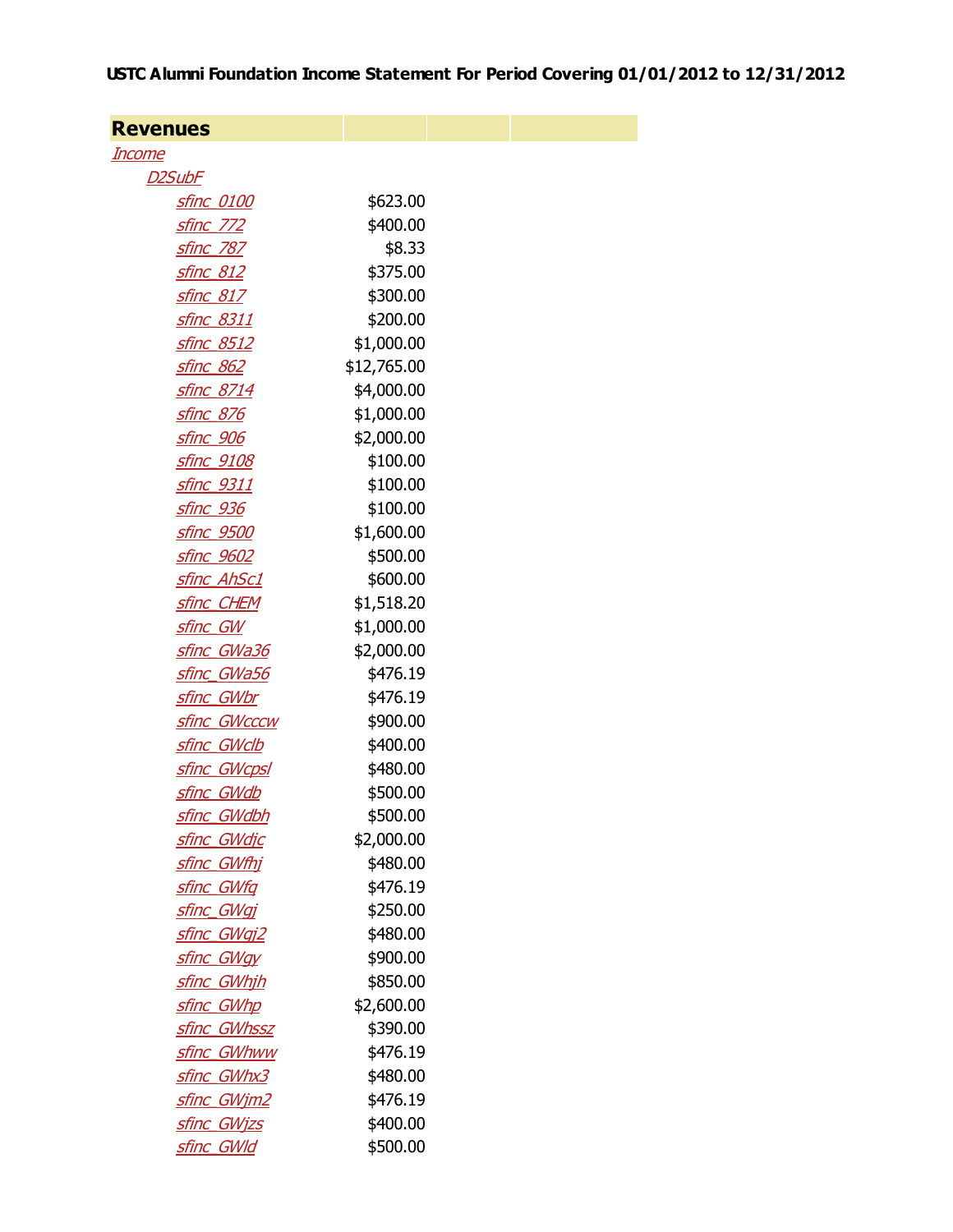| <b>sfinc GWlixin</b>     | \$500.00    |
|--------------------------|-------------|
| <u>sfinc_GWlp</u>        | \$480.00    |
| <u>sfinc_GWlxt</u>       | \$1,920.00  |
| sfinc GWlyr              | \$800.00    |
| <b>sfinc GWmw</b>        | \$960.00    |
| <u>sfinc_GWpl</u>        | \$400.00    |
| <u>sfinc_GWpx</u>        | \$476.19    |
| <u>sfinc_GWgswch</u>     | \$400.00    |
| sfinc GWsjd              | \$480.00    |
| <u>sfinc_GWsm</u>        | \$500.00    |
| <u>sfinc_GWtam</u>       | \$480.00    |
| <u>sfinc GWtd</u>        | \$400.00    |
| <u>sfinc_GWtx</u>        | \$480.00    |
| sfinc GWtxn              | \$400.00    |
| <u>sfinc_GWWCX</u>       | \$1,000.00  |
| sfinc GWwd2              | \$500.00    |
| sfinc_GWwdhry            | \$600.00    |
| sfinc GWwhw2             | \$2,000.00  |
| sfinc GWwj               | \$450.00    |
| sfinc GWwj2              | \$1,530.00  |
| <u>sfinc_GWwr</u>        | \$500.00    |
| <u>sfinc_GWwxm</u>       | \$476.19    |
| <u>sfinc_GWwxq</u>       | \$1,400.00  |
| <u>sfinc_GWwyly</u>      | \$480.00    |
| <u>sfinc_GWwyue</u>      | \$920.63    |
| <u>sfinc_GWwzh</u>       | \$400.00    |
| sfinc GWyt               | \$2,181.86  |
| <u>sfinc_GWyw</u>        | \$480.00    |
| <u>sfinc_GWyx</u>        | \$500.00    |
| sfinc GWyyr              | \$2,400.00  |
| <u>sfinc_GWyzx</u>       | \$400.00    |
| sfinc GWzb2              | \$1,905.00  |
| sfinc GWzh               | \$480.00    |
| <u>sfinc_GWzlh</u>       | \$400.00    |
| sfinc GWzls              | \$1,600.00  |
| sfinc_GWzsl              | \$480.00    |
| sfinc GWztcy             | \$960.00    |
| <u>sfinc_GWzy1</u>       | \$450.00    |
| sfinc GWzyt              | \$500.00    |
| sfinc HnZz1              | \$150.00    |
| <u>sfinc PingFan</u>     | \$26,739.58 |
| <b>sfinc RUANTN</b>      | \$100.00    |
| <u>sfinc_SdCl1</u>       | \$476.19    |
| <b>sfinc TEACH</b>       | \$1,000.00  |
| <u>sfinc_USTCIF</u>      | \$2,960.00  |
| <u>sfinc_USTCIF-Juan</u> | \$100.00    |
| <u>sfinc_YFCA</u>        | \$1,000.00  |
| sfinc ZXZ                | \$1,000.00  |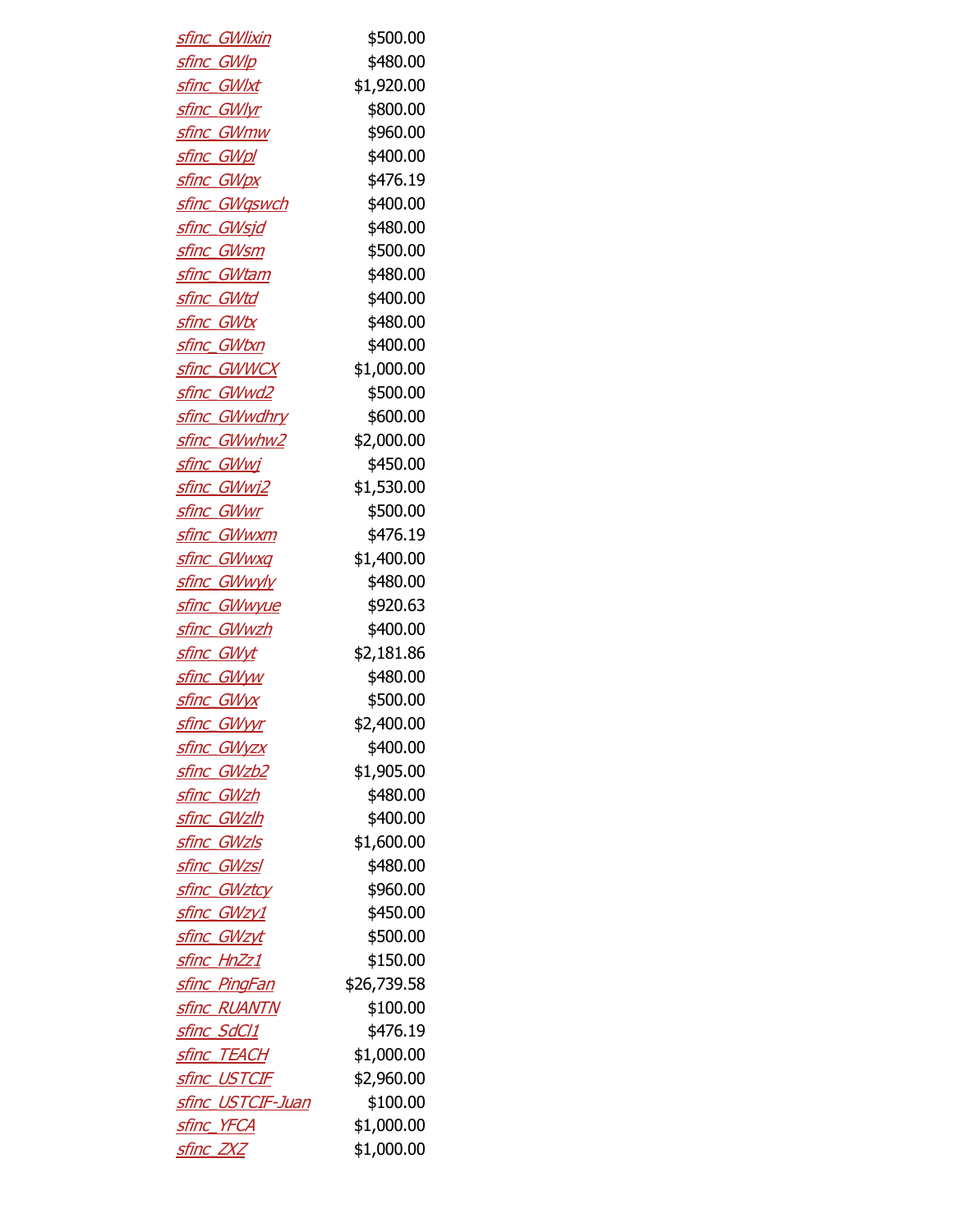General Investment Income \$30,042.89 sfinc\_GFund \$18,642.88

Total Revenue **8158,561.89** 

| <b>Expenses</b>                              |                                       |          |  |
|----------------------------------------------|---------------------------------------|----------|--|
| <u>Expenses</u>                              |                                       |          |  |
| <b>Bank Service Charge</b><br><b>ExpSubF</b> |                                       | \$298.80 |  |
| <u>sfexp_0100</u>                            | \$476.19                              |          |  |
| <u>sfexp_0204YJ</u>                          | CNY 4,000.00 \$600.10                 |          |  |
| sfexp 771                                    | CNY 3,000.00 \$450.07                 |          |  |
| <u>sfexp 773</u>                             | CNY 6,000.00 \$900.15                 |          |  |
| <u>sfexp 7761</u>                            | CNY 4,000.00 \$600.10                 |          |  |
| <u>sfexp_7762</u>                            | CNY 3,000.00 \$450.07                 |          |  |
| <u>sfexp 811</u>                             | CNY 2,000.00 \$300.05                 |          |  |
| sfexp 812                                    | CNY 9,000.00 \$1,350.22               |          |  |
| sfexp 817                                    | CNY 25,000.00 \$3,750.61              |          |  |
| <u>sfexp 8211</u>                            | CNY 20,000.00 \$3,000.49              |          |  |
| <u>sfexp 8412</u>                            | CNY 36,000.00 \$5,400.88              |          |  |
| sfexp 849                                    | CNY 12,000.00 \$1,800.29              |          |  |
| <u>sfexp 8512</u>                            | CNY 12,000.00 \$1,800.29              |          |  |
| <u>sfexp 862</u>                             | CNY 58,000.00 \$8,701.42              |          |  |
| <u>sfexp 875</u>                             | CNY 3,000.00 \$450.07                 |          |  |
| <u>sfexp 906</u>                             | CNY 6,000.00 \$900.15                 |          |  |
| <u>sfexp 9108</u>                            | CNY 3,000.00 \$450.07                 |          |  |
| <u>sfexp 930</u>                             | CNY 6,000.00 \$900.15                 |          |  |
|                                              | sfexp 9414/9420 CNY 6,000.00 \$900.15 |          |  |
| <u>sfexp_9500</u>                            | \$952.38                              |          |  |
| <u>sfexp 9602</u>                            | CNY 3,000.00 \$450.07                 |          |  |
| sfexp 9708                                   | CNY 3,000.00 \$450.07                 |          |  |
| sfexp 9811                                   | CNY 3,000.00 \$450.07                 |          |  |
| <u>sfexp_9906</u>                            | CNY 3,000.00 \$450.07                 |          |  |
| <u>sfexp_9920</u>                            | CNY 3,000.00 \$450.07                 |          |  |
| sfexp AhAq1                                  | CNY 2,000.00 \$300.05                 |          |  |
| sfexp AhCh                                   | CNY 2,000.00 \$300.05                 |          |  |
| <u>sfexp_AhHf1</u>                           | CNY 2,000.00 \$300.05                 |          |  |
| sfexp AhSc1                                  | CNY 4,000.00 \$600.10                 |          |  |
| <u>sfexp Athena</u>                          | CNY 3,000.00 \$450.07                 |          |  |
| <b>sfexp CHEM</b>                            | CNY 36,000.00 \$5,400.88              |          |  |
| sfexp GB2010                                 | CNY 3,000.00 \$450.07                 |          |  |
| <b>sfexp GUANWY</b>                          | CNY 7,600.00 \$1,140.19               |          |  |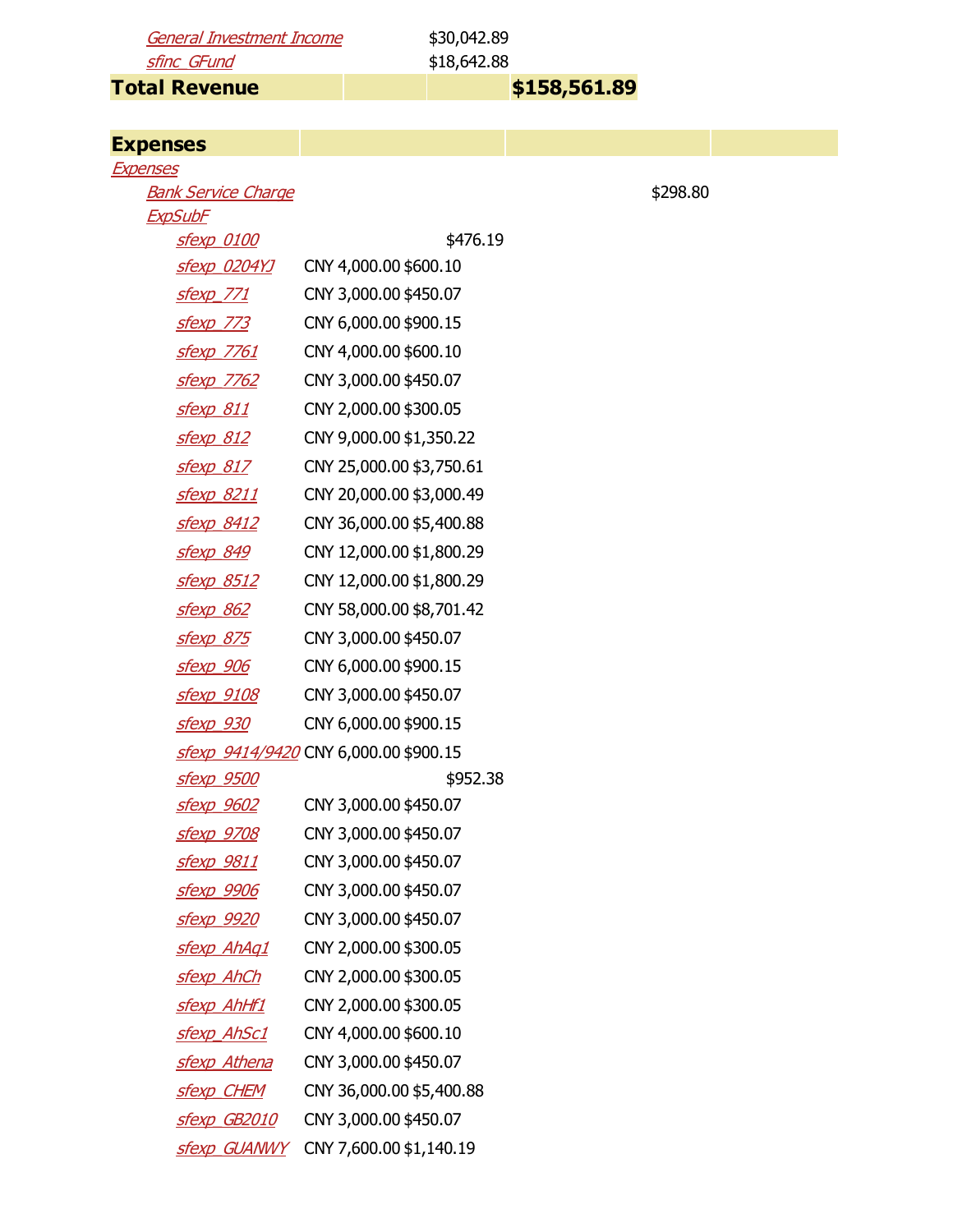| <u>sfexp GWa28</u>   | CNY 3,000.00 \$450.07    |
|----------------------|--------------------------|
| sfexp GWa36          | CNY 9,000.00 \$1,350.22  |
| <u>sfexp GWa52</u>   | CNY 3,000.00 \$450.07    |
| sfexp GWa54          | CNY 6,000.00 \$900.15    |
| sfexp GWa56          | CNY 3,000.00 \$450.07    |
| sfexp GWa58          | CNY 6,000.00 \$900.15    |
| sfexp GWbd           | CNY 3,000.00 \$450.07    |
| sfexp GWbr           | CNY 3,000.00 \$450.07    |
| <u>sfexp GWbz</u>    | CNY 6,000.00 \$900.15    |
| <u>sfexp GWcccw</u>  | CNY 12,000.00 \$1,800.29 |
| sfexp GWcjr          | CNY 3,000.00 \$450.07    |
| sfexp GWclb          | \$476.19                 |
| <u>sfexp GWcnx</u>   | CNY 3,000.00 \$450.07    |
| sfexp GWcpsl         | \$476.19                 |
| sfexp GWcq           | CNY 3,000.00 \$450.07    |
| sfexp GWcwj          | CNY 3,000.00 \$450.07    |
| sfexp GWcyf          | CNY 3,000.00 \$450.07    |
| <u>sfexp GWdb</u>    | \$476.19                 |
| <u>sfexp GWdbh</u>   | \$476.19                 |
| sfexp GWdjc          | \$476.19                 |
| <u>sfexp GWdx</u>    | CNY 3,000.00 \$450.07    |
| <u>sfexp GWfhj</u>   | \$476.19                 |
| sfexp GWfq           | CNY 3,000.00 \$450.07    |
| sfexp GWfy2          | CNY 3,000.00 \$450.07    |
| sfexp GWgj           | CNY 3,000.00 \$450.07    |
| <u>sfexp GWgj2</u>   | CNY 3,000.00 \$450.07    |
| <u>sfexp GWgy</u>    | CNY 3,000.00 \$450.07    |
| <u>sfexp GWhf</u>    | CNY 6,000.00 \$900.15    |
| <u>sfexp_GWhh2</u>   | CNY 3,000.00 \$450.07    |
| <u>sfexp_GWhh3</u>   | CNY 3,000.00 \$450.07    |
| sfexp GWhjh          | CNY 9,000.00 \$1,350.22  |
| <u>sfexp GWhlzgb</u> | CNY 3,000.00 \$450.07    |
| <u>sfexp GWhp</u>    | CNY 12,000.00 \$1,800.29 |
| sfexp GWhssz         | \$476.19                 |
| <u>sfexp_GWhww</u>   | \$476.19                 |
| <u>sfexp_GWhx3</u>   | CNY 3,000.00 \$450.07    |
| sfexp GWjm2          | CNY 3,000.00 \$450.07    |
| <u>sfexp_GWjzs</u>   | CNY 3,000.00 \$450.07    |
| <u>sfexp GWkxq</u>   | CNY 3,000.00 \$450.07    |
| <u>sfexp_GWlam</u>   | CNY 3,000.00 \$450.07    |
| sfexp GWlbx          | CNY 3,000.00 \$450.07    |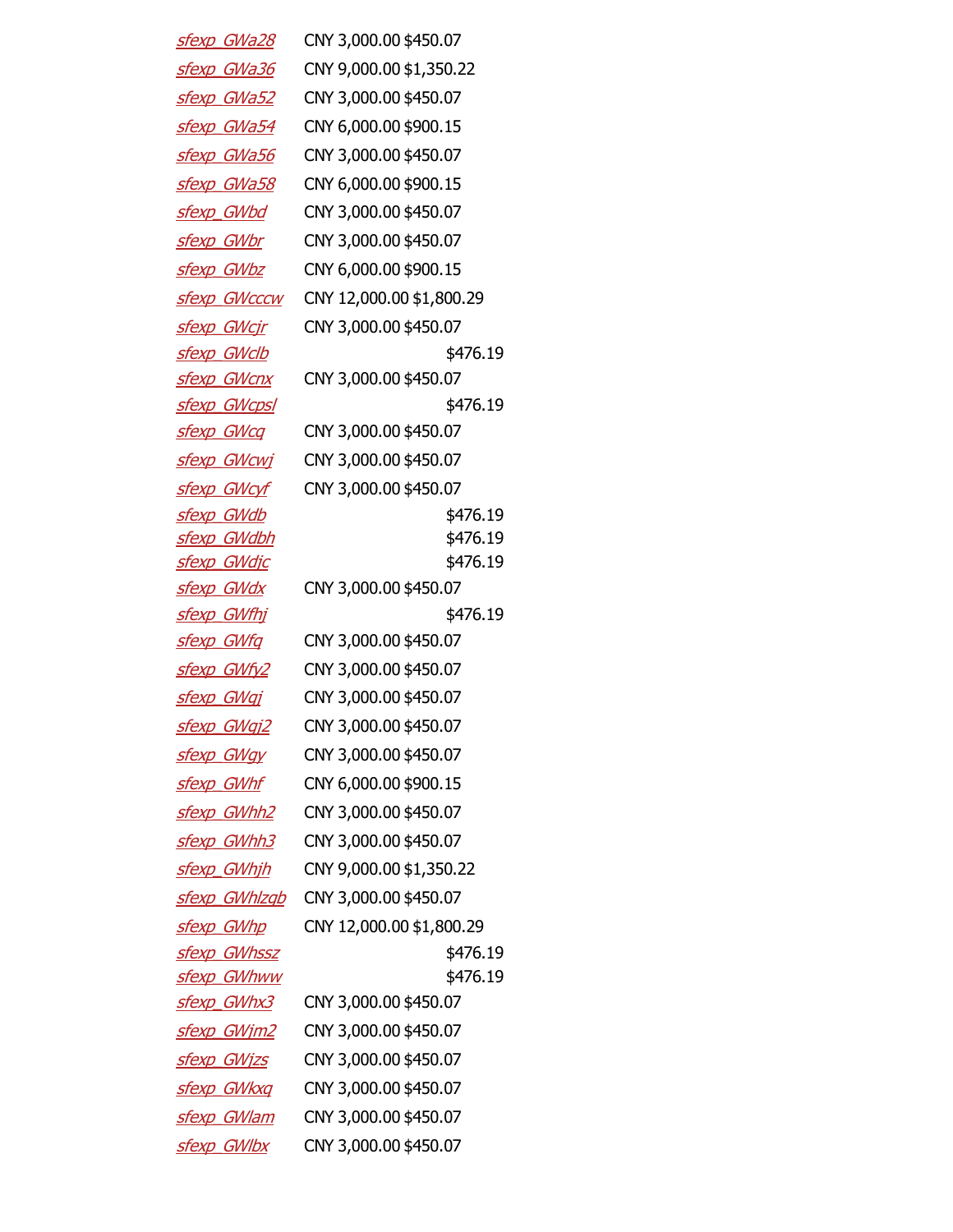| sfexp GWld           | CNY 3,000.00 \$450.07    |
|----------------------|--------------------------|
| sfexp GWlixin        | CNY 3,000.00 \$450.07    |
| sfexp GWIp           | CNY 3,000.00 \$450.07    |
| sfexp GWIs           | CNY 3,000.00 \$450.07    |
| <u>sfexp_GWlthm</u>  | CNY 15,000.00 \$2,250.37 |
| <b>sfexp GWIxl</b>   | CNY 3,000.00 \$450.07    |
| sfexp_GWlxt          | CNY 6,000.00 \$900.15    |
| sfexp GWly           | CNY 3,000.00 \$450.07    |
| sfexp GWly2          | \$476.19                 |
| sfexp GWlyr          | \$476.19                 |
| sfexp GWIz2          | CNY 3,000.00 \$450.07    |
| sfexp GWmhx          | CNY 3,000.00 \$450.07    |
| <u>sfexp_GWmw</u>    | \$476.19                 |
| sfexp GWpc           | CNY 9,000.00 \$1,350.22  |
| sfexp GWpl           | CNY 3,000.00 \$450.07    |
| sfexp GWpwq          | CNY 3,000.00 \$450.07    |
| sfexp GWpx           | \$476.19                 |
| sfexp GWgam          | CNY 3,000.00 \$450.07    |
| sfexp GWgswch        | CNY 3,000.00 \$450.07    |
| <u>sfexp GWrz</u>    | CNY 6,000.00 \$900.15    |
| sfexp GWsbu          | CNY 6,000.00 \$900.15    |
| sfexp GWsg           | CNY 3,000.00 \$450.07    |
| sfexp GWsh           | CNY 3,000.00 \$450.07    |
| sfexp GWsj           | CNY 3,000.00 \$450.07    |
| sfexp GWsjd          | CNY 3,000.00 \$450.07    |
| <u>sfexp_GWsm</u>    | CNY 3,000.00 \$450.07    |
| sfexp GWsxq          | CNY 3,000.00 \$450.07    |
| sfexp GWsy           | CNY 3,000.00 \$450.07    |
| sfexp GWtam          | CNY 3,000.00 \$450.07    |
| <u>sfexp GWtd</u>    | CNY 3,000.00 \$450.07    |
| sfexp GWtx           | CNY 3,000.00 \$450.07    |
| sfexp GWtxn          | CNY 3,000.00 \$450.07    |
| sfexp GWWCX          | CNY 6,000.00 \$900.15    |
| sfexp GWwd2          | CNY 3,000.00 \$450.07    |
| <u>sfexp GWwdhry</u> | CNY 3,000.00 \$450.07    |
| <u>sfexp_GWwhw</u>   | CNY 3,000.00 \$450.07    |
| sfexp GWwhw2         | \$476.19                 |
| <u>sfexp GWwj</u>    | CNY 3,000.00 \$450.07    |
| sfexp GWwj2          | CNY 9,000.00 \$1,350.22  |
| sfexp GWwp           | CNY 6,000.00 \$900.15    |
| sfexp GWwp2          | CNY 3,000.00 \$450.07    |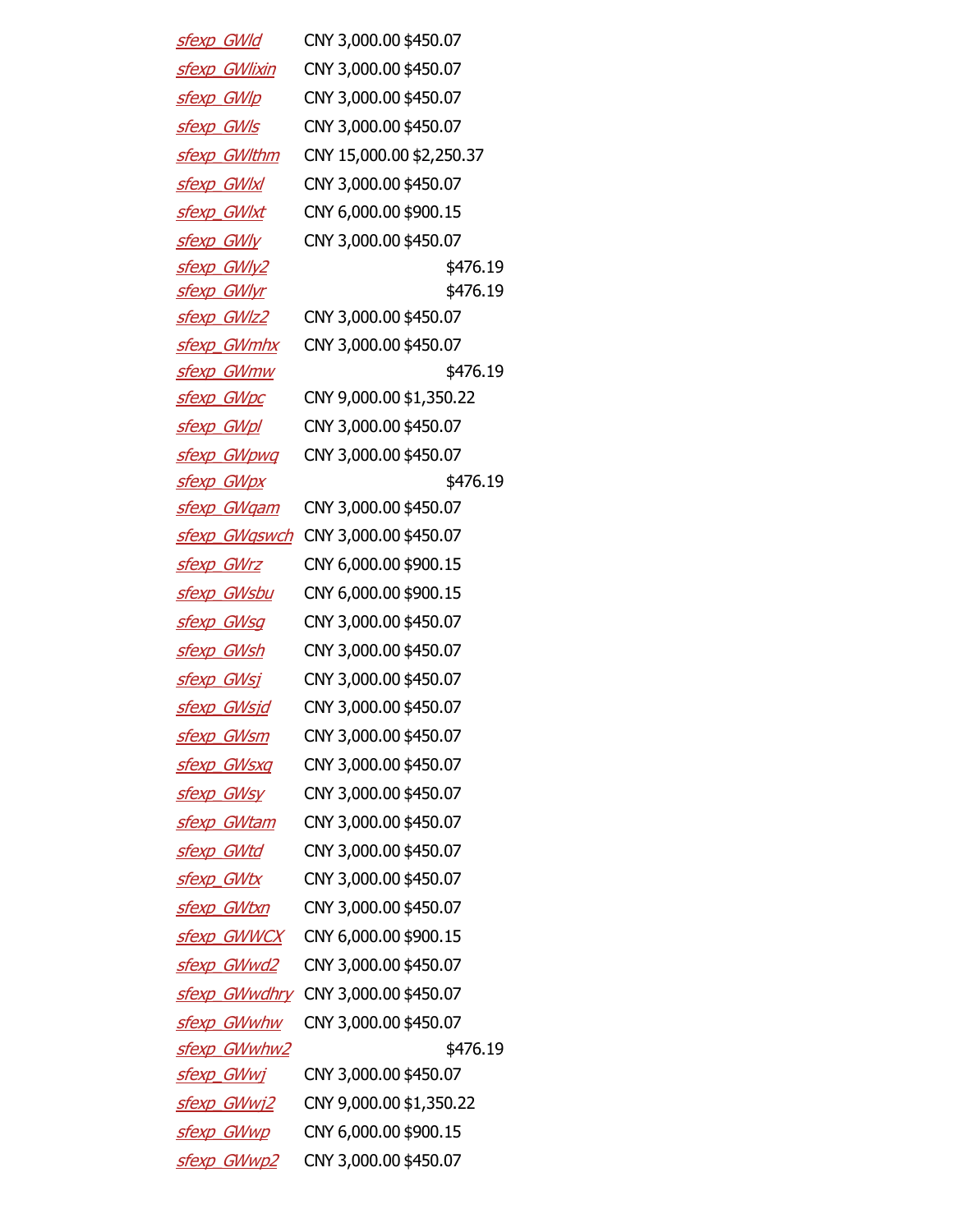| sfexp GWwr         | CNY 3,000.00 \$450.07    |
|--------------------|--------------------------|
| sfexp GWwsh        | CNY 3,000.00 \$450.07    |
| sfexp GWwx         | CNY 3,000.00 \$450.07    |
| sfexp GWwxm        | \$476.19                 |
| <u>sfexp GWwxq</u> | CNY 3,000.00 \$450.07    |
| sfexp GWwy2        | CNY 3,000.00 \$450.07    |
| <u>sfexp GWwy3</u> | CNY 3,000.00 \$450.07    |
| sfexp GWwyly       | CNY 3,000.00 \$450.07    |
| sfexp GWwyp        | CNY 3,000.00 \$450.07    |
| sfexp GWwyue       | CNY 3,000.00 \$450.07    |
| sfexp GWwzh        | CNY 3,000.00 \$450.07    |
| sfexp GWxgy        | CNY 3,000.00 \$450.07    |
| sfexp GWxh         | \$476.19                 |
| <u>sfexp GWxq2</u> | CNY 3,000.00 \$450.07    |
| sfexp GWyj         | CNY 3,000.00 \$450.07    |
| sfexp GWysc        | CNY 3,000.00 \$450.07    |
| <u>sfexp GWyt</u>  | CNY 12,000.00 \$1,800.29 |
| sfexp GWyti        | CNY 3,000.00 \$450.07    |
| <u>sfexp GWyw</u>  | \$476.19                 |
| <u>sfexp GWyx</u>  | CNY 3,000.00 \$450.07    |
| <u>sfexp GWyxd</u> | CNY 3,000.00 \$450.07    |
| <u>sfexp GWyxh</u> | CNY 3,000.00 \$450.07    |
| <u>sfexp GWyyr</u> | CNY 6,000.00 \$900.15    |
| <u>sfexp GWyzx</u> | CNY 3,000.00 \$450.07    |
| sfexp GWzb2        | CNY 6,000.00 \$900.15    |
| sfexp GWzh         | CNY 3,000.00 \$450.07    |
| sfexp GWzj3        | CNY 3,000.00 \$450.07    |
| sfexp GWzj4        | CNY 3,000.00 \$450.07    |
| sfexp GWzjf        | CNY 3,000.00 \$450.07    |
| <u>sfexp_GWzl</u>  | CNY 3,000.00 \$450.07    |
| sfexp GWzlh        | CNY 3,000.00 \$450.07    |
| sfexp GWzlly       | CNY 3,000.00 \$450.07    |
| sfexp GWzls        | CNY 9,000.00 \$1,350.22  |
| <u>sfexp_GWzp</u>  | CNY 3,000.00 \$450.07    |
| <u>sfexp_GWzsl</u> | CNY 3,000.00 \$450.07    |
| sfexp GWztcy       | \$952.38                 |
| sfexp GWzw         | CNY 3,000.00 \$450.07    |
| sfexp GWzx2        | \$476.19                 |
| <u>sfexp GWzy1</u> | CNY 3,000.00 \$450.07    |
| sfexp GWzyt        | CNY 3,000.00 \$450.07    |